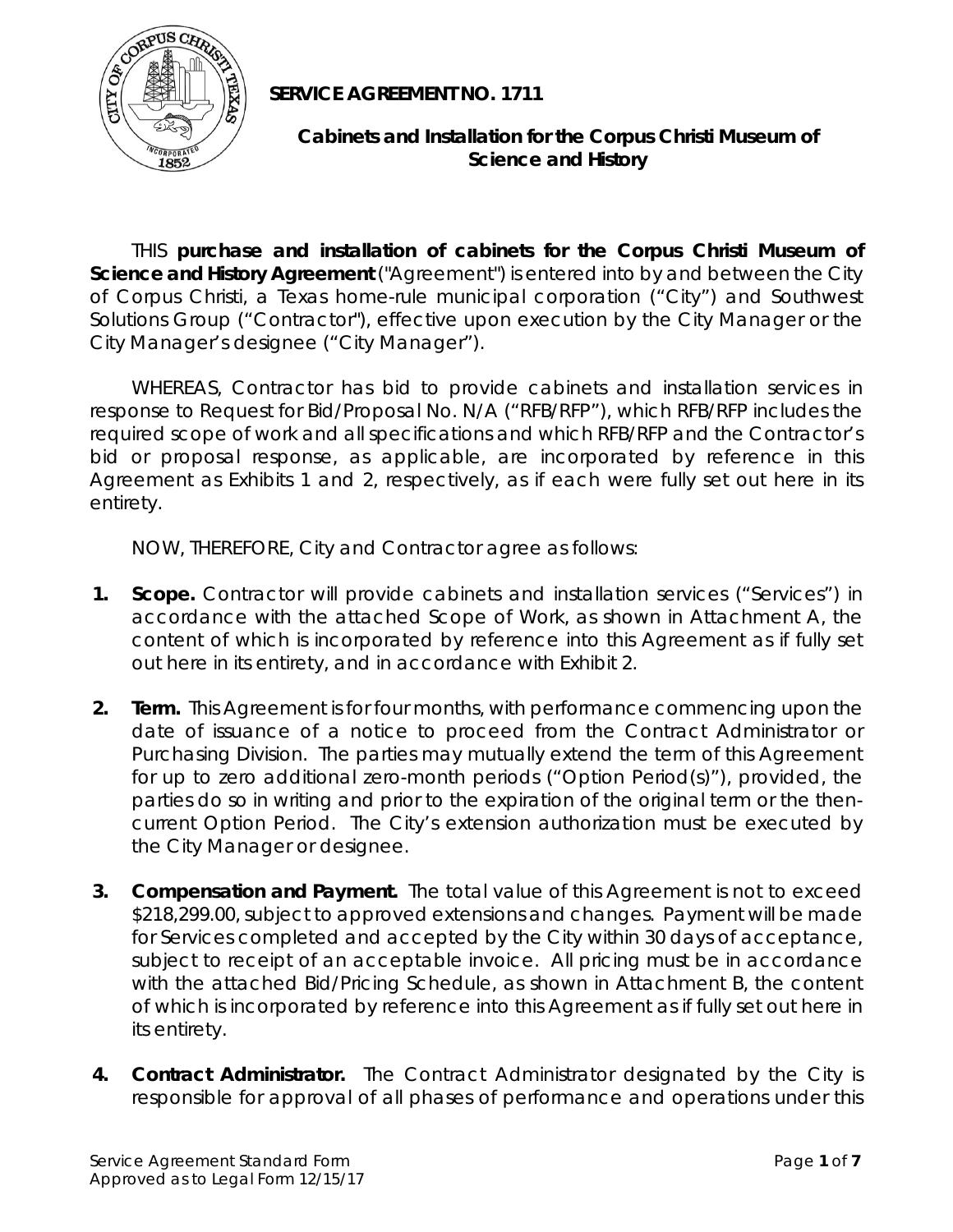Agreement, including deductions for non-performance and authorizations for payment. The City's Contract Administrator for this Agreement is as follows:

Esther Velazquez City Manager's Office 361-826-3093 EstherV@cctexas.com

### **5. Insurance; Bonds.**

(A) Before performance can begin under this Agreement, the Contractor must deliver a certificate of insurance ("COI"), as proof of the required insurance coverages, to the City's Risk Manager and the Contract Administrator. Additionally, the COI must state that the City will be given at least 30 days' advance written notice of cancellation, material change in coverage, or intent not to renew any of the policies. The City must be named as an additional insured. The City Attorney must be given copies of all insurance policies within 10 days of the City Manager's written request. Insurance requirements are as stated in Attachment C, the content of which is incorporated by reference into this Agreement as if fully set out here in its entirety.

(B) In the event a payment bond, a performance bond, or both, are required of the Contractor to be provided to the City under this Agreement before performance can commence, the terms, conditions, and amounts required in the bonds and appropriate surety information are as included in the RFB/RFP or as may be added to Attachment C, and such content is incorporated here in this Agreement by reference as if each bond's terms, conditions, and amounts were fully set out here in its entirety.

- **6. Purchase Release Order.** For multiple-release purchases of Services to be provided by the Contractor over a period of time, the City will exercise its right to specify time, place and quantity of Services to be delivered in the following manner: any City department or division may send to Contractor a purchase release order signed by an authorized agent of the department or division. The purchase release order must refer to this Agreement, and Services will not be rendered until the Contractor receives the signed purchase release order.
- **7. Inspection and Acceptance.** Any Services that are provided but not accepted by the City must be corrected or re-worked immediately at no charge to the City. If immediate correction or re-working at no charge cannot be made by the Contractor, a replacement service may be procured by the City on the open market and any costs incurred, including additional costs over the item's bid/proposal price, must be paid by the Contractor within 30 days of receipt of City's invoice.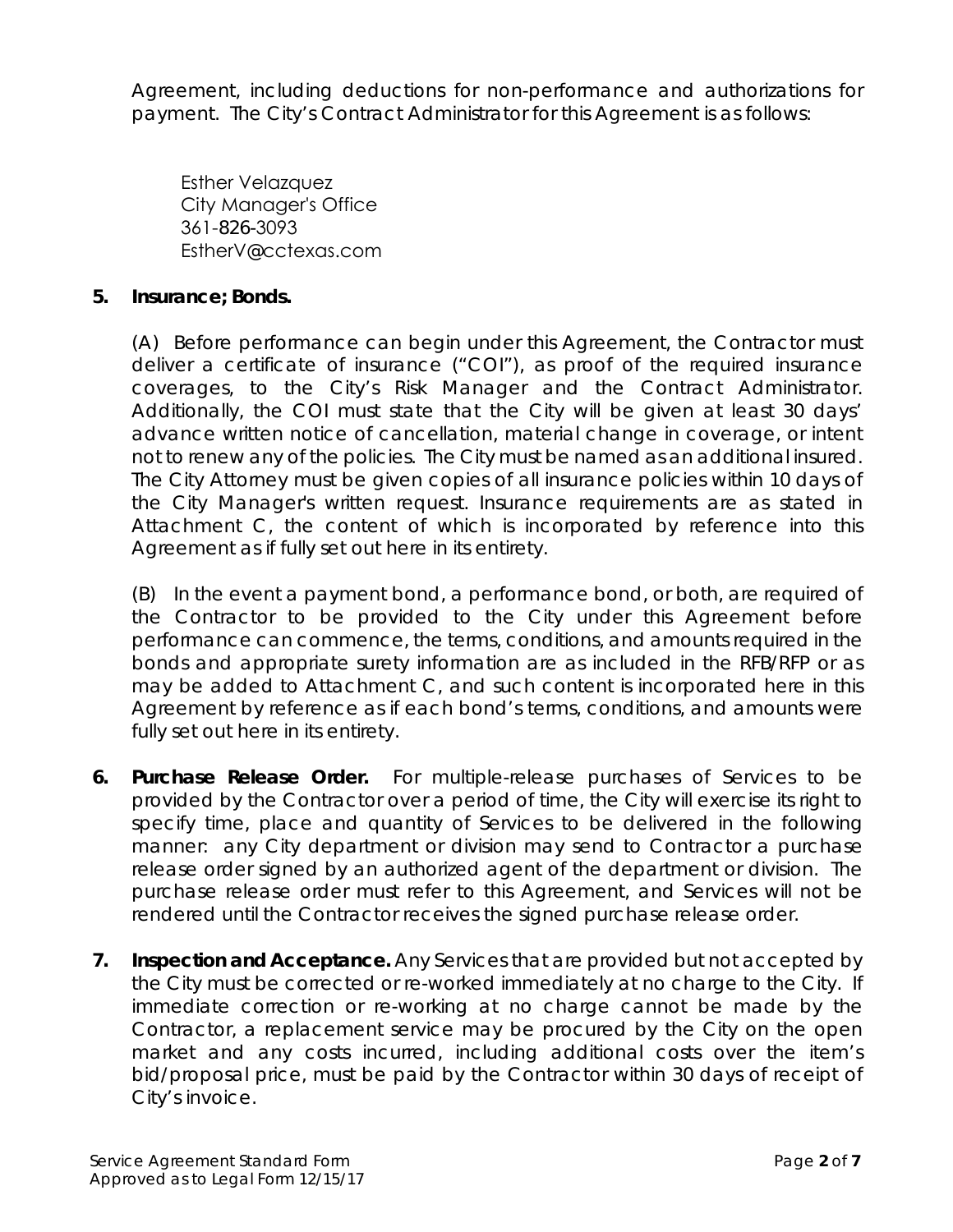## **8. Warranty.**

(A) The Contractor warrants that all products supplied under this Agreement are new, quality items that are free from defects, fit for their intended purpose, and of good material and workmanship. The Contractor warrants that it has clear title to the products and that the products are free of liens or encumbrances.

(B) In addition, the products purchased under this Agreement shall be warranted by the Contractor or, if indicated in Attachment D by the manufacturer, for the period stated in Attachment D. Attachment D is attached to this Agreement and is incorporated by reference into this Agreement as if fully set out here in its entirety.

- **9. Quality/Quantity Adjustments.** Any Service quantities indicated on the Bid/Pricing Schedule are estimates only and do not obligate the City to order or accept more than the City's actual requirements nor do the estimates restrict the City from ordering less than its actual needs during the term of the Agreement and including any Option Period. Substitutions and deviations from the City's product requirements or specifications are prohibited without the prior written approval of the Contract Administrator.
- **10. Non-Appropriation**. The continuation of this Agreement after the close of any fiscal year of the City, which fiscal year ends on September 30<sup>th</sup> annually, is subject to appropriations and budget approval specifically covering this Agreement as an expenditure in said budget, and it is within the sole discretion of the City's City Council to determine whether or not to fund this Agreement. The City does not represent that this budget item will be adopted, as said determination is within the City Council's sole discretion when adopting each budget.
- **11. Independent Contractor.** Contractor will perform the work required by this Agreement as an independent contractor and will furnish such Services in its own manner and method, and under no circumstances or conditions will any agent, servant or employee of the Contractor be considered an employee of the City.
- **12. Subcontractors.** Contractor may use subcontractors in connection with the work performed under this Agreement. When using subcontractors, however, the Contractor must obtain prior written approval from the Contract Administrator if the subcontractors were not named at the time of bid or proposal, as applicable. In using subcontractors, the Contractor is responsible for all their acts and omissions to the same extent as if the subcontractor and its employees were employees of the Contractor. All requirements set forth as part of this Agreement, including the necessity of providing a COI in advance to the City, are applicable to all subcontractors and their employees to the same extent as if the Contractor and its employees had performed the work.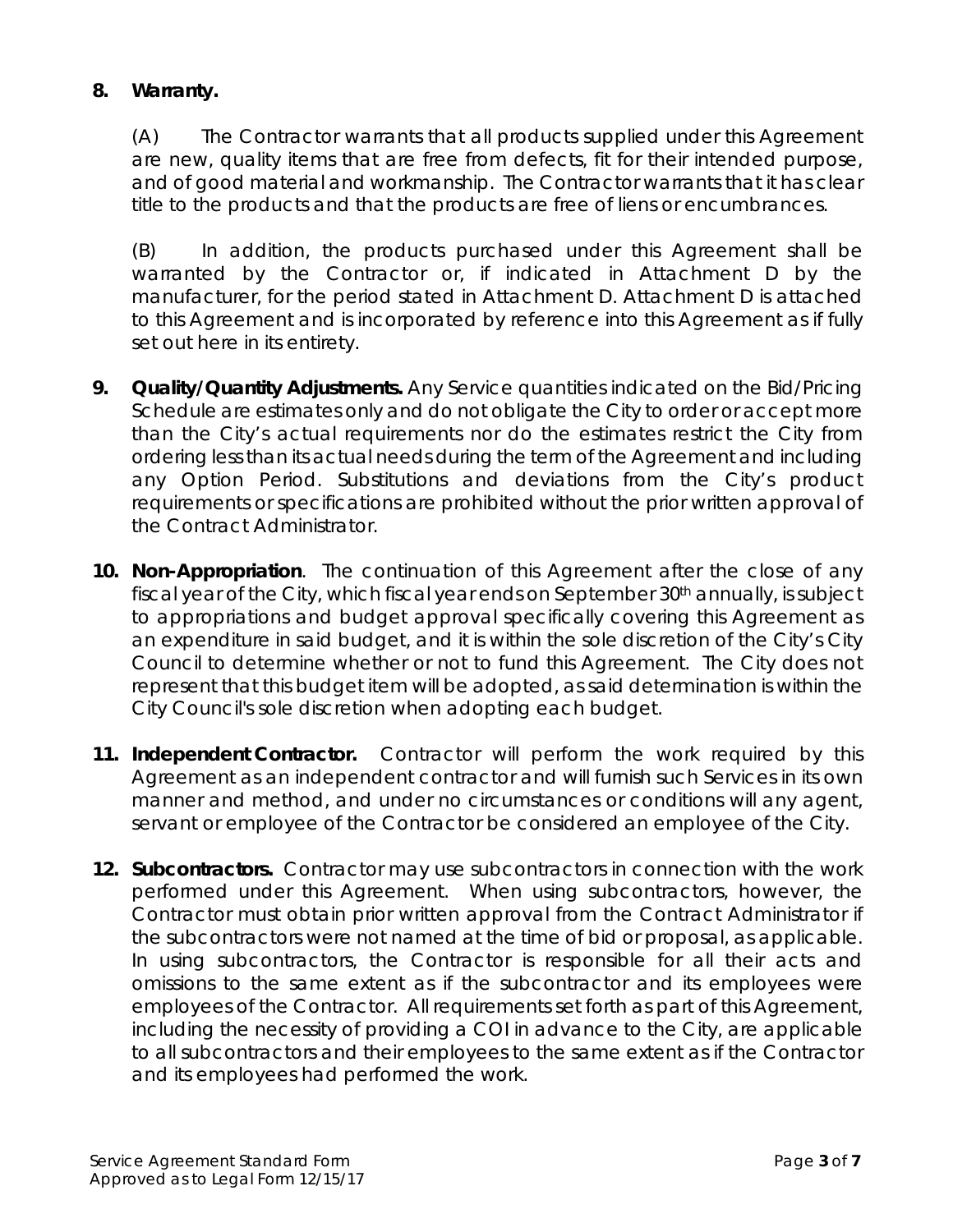- **13. Amendments.** This Agreement may be amended or modified only by written change order signed by both parties. Change orders may be used to modify quantities as deemed necessary by the City.
- **14. Waiver.** No waiver by either party of any breach of any term or condition of this Agreement waives any subsequent breach of the same.
- **15. Taxes.** The Contractor covenants to pay payroll taxes, Medicare taxes, FICA taxes, unemployment taxes and all other related taxes. Upon request, the City Manager shall be provided proof of payment of these taxes within 15 days of such request.
- **16. Notice.** Any notice required under this Agreement must be given by fax, hand delivery, or certified mail, postage prepaid, and is deemed received on the day faxed or hand-delivered or on the third day after postmark if sent by certified mail. Notice must be sent as follows:

## **IF TO CITY:**

City of Corpus Christi Attn: Esther Velazquez Assistant to City Manager 1201 Leopard St., Corpus Christi, TX 78401 361-826-3093

## **IF TO CONTRACTOR:**

Southwest Solutions Group Attn: Jeff Rosaasen Sales 15002 Tradesman Drive, San Antonio, TX 78249 210-559-3603

**17.** *CONTRACTOR SHALL FULLY INDEMNIFY, HOLD HARMLESS AND DEFEND THE CITY OF CORPUS CHRISTI AND ITS OFFICERS, EMPLOYEES AND AGENTS ("INDEMNITEES") FROM AND AGAINST ANY AND ALL LIABILITY, LOSS, CLAIMS, DEMANDS, SUITS, AND CAUSES OF ACTION OF WHATEVER NATURE, CHARACTER, OR DESCRIPTION ON ACCOUNT OF PERSONAL INJURIES, PROPERTY LOSS, OR DAMAGE, OR ANY OTHER KIND OF INJURY, LOSS, OR DAMAGE, INCLUDING ALL EXPENSES OF LITIGATION, COURT COSTS, ATTORNEYS' FEES AND EXPERT WITNESS FEES, WHICH ARISE OR ARE CLAIMED TO ARISE OUT OF OR IN CONNECTION WITH A BREACH OF THIS AGREEMENT OR THE PERFORMANCE OF THIS AGREEMENT BY THE CONTRACTOR OR RESULTS FROM THE NEGLIGENT*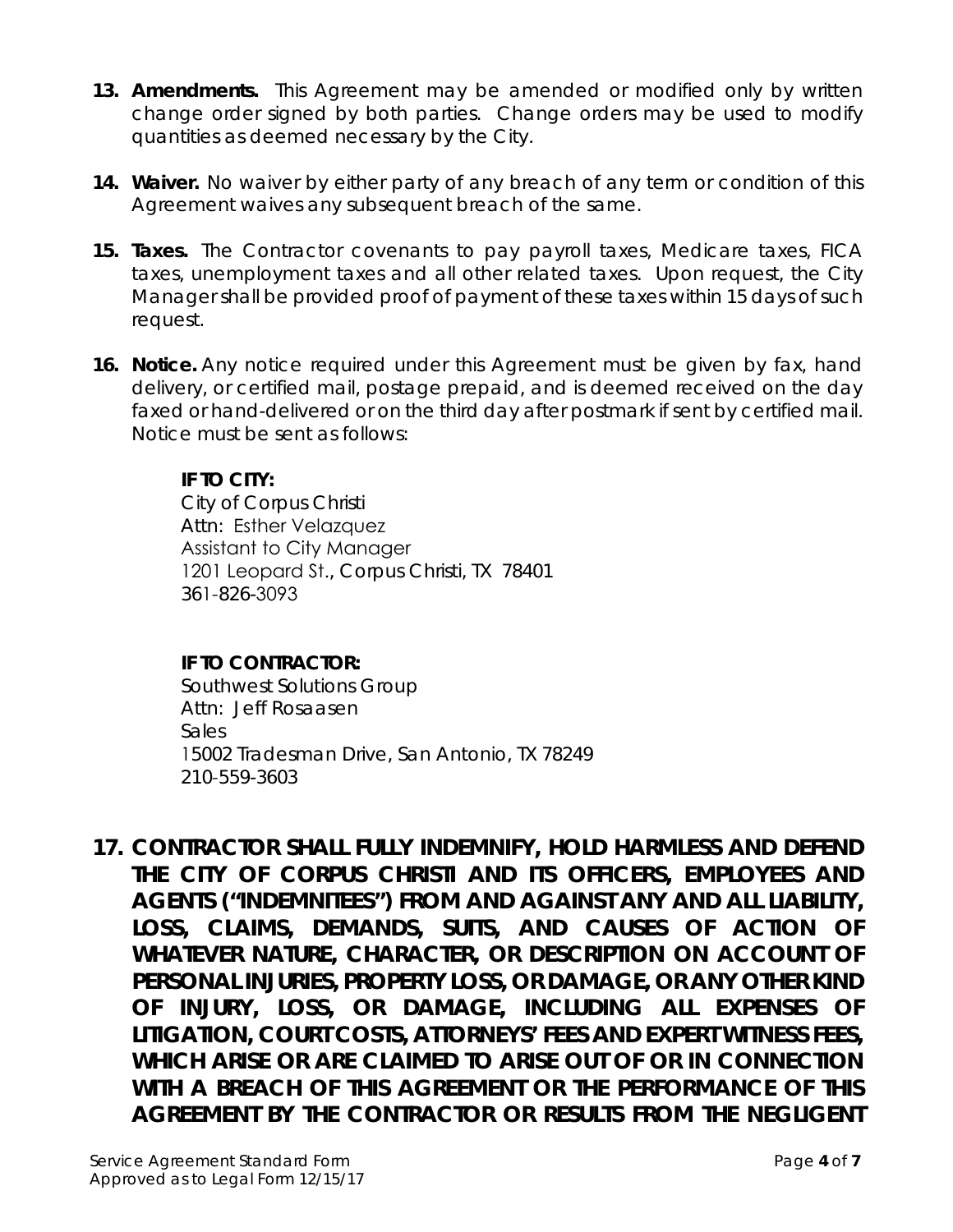*ACT, OMISSION, MISCONDUCT, OR FAULT OF THE CONTRACTOR OR ITS EMPLOYEES OR AGENTS. CONTRACTOR MUST, AT ITS OWN EXPENSE, INVESTIGATE ALL CLAIMS AND DEMANDS, ATTEND TO THEIR SETTLEMENT OR OTHER DISPOSITION, DEFEND ALL ACTIONS BASED THEREON WITH COUNSEL SATISFACTORY TO THE CITY ATTORNEY, AND PAY ALL CHARGES OF ATTORNEYS AND ALL OTHER COSTS AND EXPENSES OF ANY KIND ARISING OR RESULTING FROM ANY SAID LIABILITY, DAMAGE, LOSS, CLAIMS, DEMANDS, SUITS, OR ACTIONS. THE INDEMNIFICATION OBLIGATIONS OF CONTRACTOR UNDER THIS SECTION SHALL SURVIVE THE EXPIRATION OR EARLIER TERMINATION OF THIS AGREEMENT.*

## **18. Termination.**

(A) The City Manager may terminate this Agreement for Contractor's failure to perform the work specified in this Agreement or to keep any required insurance policies in force during the entire term of this Agreement. The Contract Administrator must give the Contractor written notice of the breach and set out a reasonable opportunity to cure. If the Contractor has not cured within the cure period, the City Manager may terminate this Agreement immediately thereafter.

(B) Alternatively, the City Manager may terminate this Agreement for convenience upon 30 days advance written notice to the Contractor. The City Manager may also terminate this Agreement upon 24 hours written notice to the Contractor for failure to pay or provide proof of payment of taxes as set out in this Agreement.

- **19. Assignment.** No assignment of this Agreement by the Contractor, or of any right or interest contained herein, is effective unless the City Manager first gives written consent to such assignment. The performance of this Agreement by the Contractor is of the essence of this Agreement, and the City Manager's right to withhold consent to such assignment is within the sole discretion of the City Manager on any ground whatsoever.
- **20. Severability.** Each provision of this Agreement is considered to be severable and, if, for any reason, any provision or part of this Agreement is determined to be invalid and contrary to applicable law, such invalidity shall not impair the operation of nor affect those portions of this Agreement that are valid, but this Agreement shall be construed and enforced in all respects as if the invalid or unenforceable provision or part had been omitted.
- **21. Order of Precedence.** In the event of any conflicts or inconsistencies between this Agreement, its attachments, and exhibits, such conflicts and inconsistencies will be resolved by reference to the documents in the following order of priority: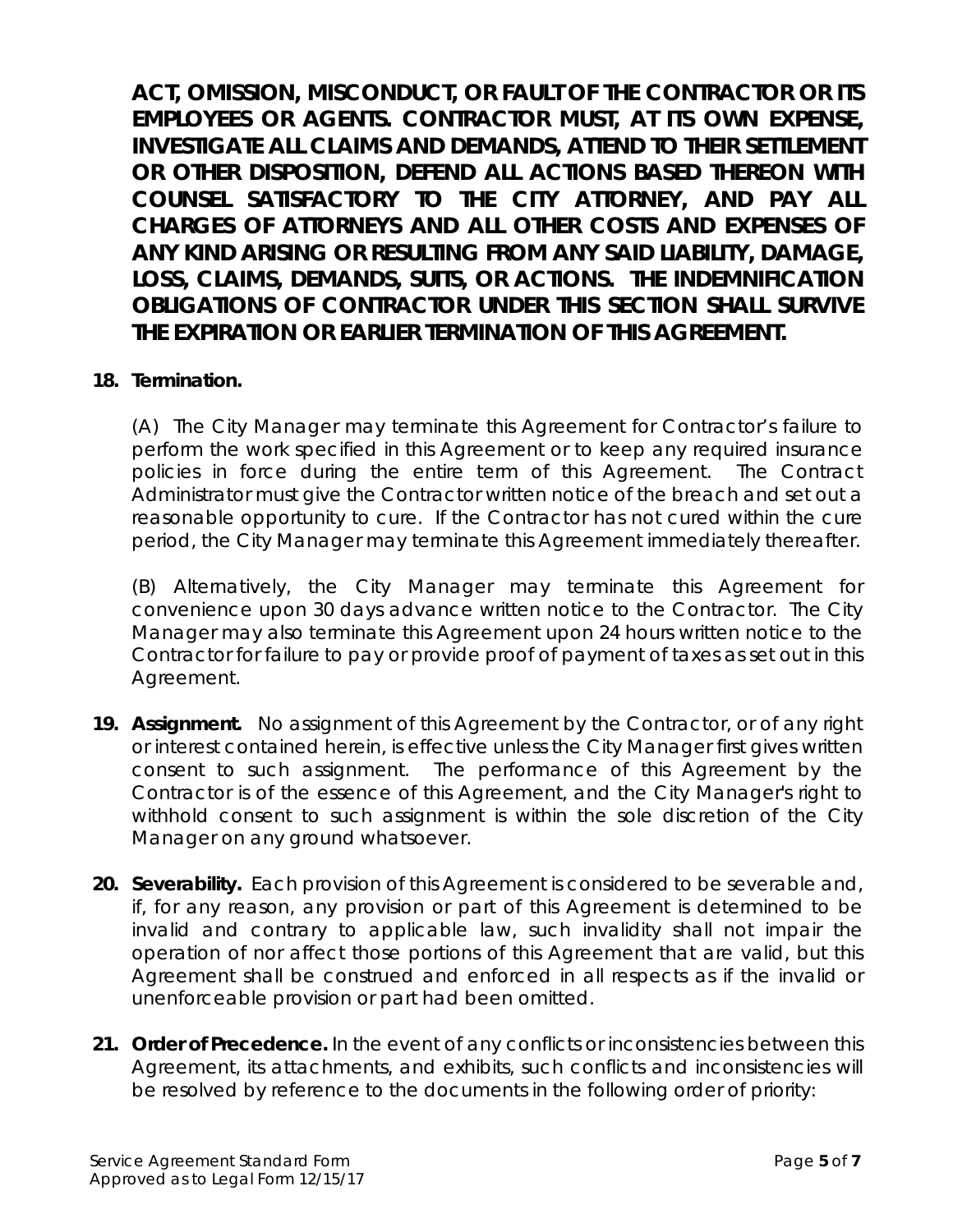- A. this Agreement (excluding attachments and exhibits);
- B. its attachments;
- C. the bid solicitation document including any addenda (Exhibit 1); then,
- D. the Contractor's bid response (Exhibit 2).
- **22. Certificate of Interested Parties.** Contractor agrees to comply with Texas Government Code Section 2252.908, as it may be amended, and to complete Form 1295 "Certificate of Interested Parties" as part of this Agreement.
- **23. Verification Regarding Israel.** In accordance with Chapter 2270, Texas Government Code, the City may not enter into a contract with a company for goods or services unless the contract contains a written verification from the company that it: (1) does not boycott Israel; and (2) will not boycott Israel during the term of the contract. The signatory executing this Agreement on behalf of the Contractor verifies that the company does not boycott Israel and will not boycott Israel during the term of this Agreement.
- **24. Governing Law.** This Agreement is subject to all federal, State, and local laws, rules, and regulations. The applicable law for any legal disputes arising out of this Agreement is the law of the State of Texas, and such form and venue for such disputes is the appropriate district, county, or justice court in and for Nueces County, Texas.
- **25. Entire Agreement.** This Agreement constitutes the entire agreement between the parties concerning the subject matter of this Agreement and supersedes all prior negotiations, arrangements, agreements and understandings, either oral or written, between the parties.

**(SIGNATURE PAGE FOLLOWS)**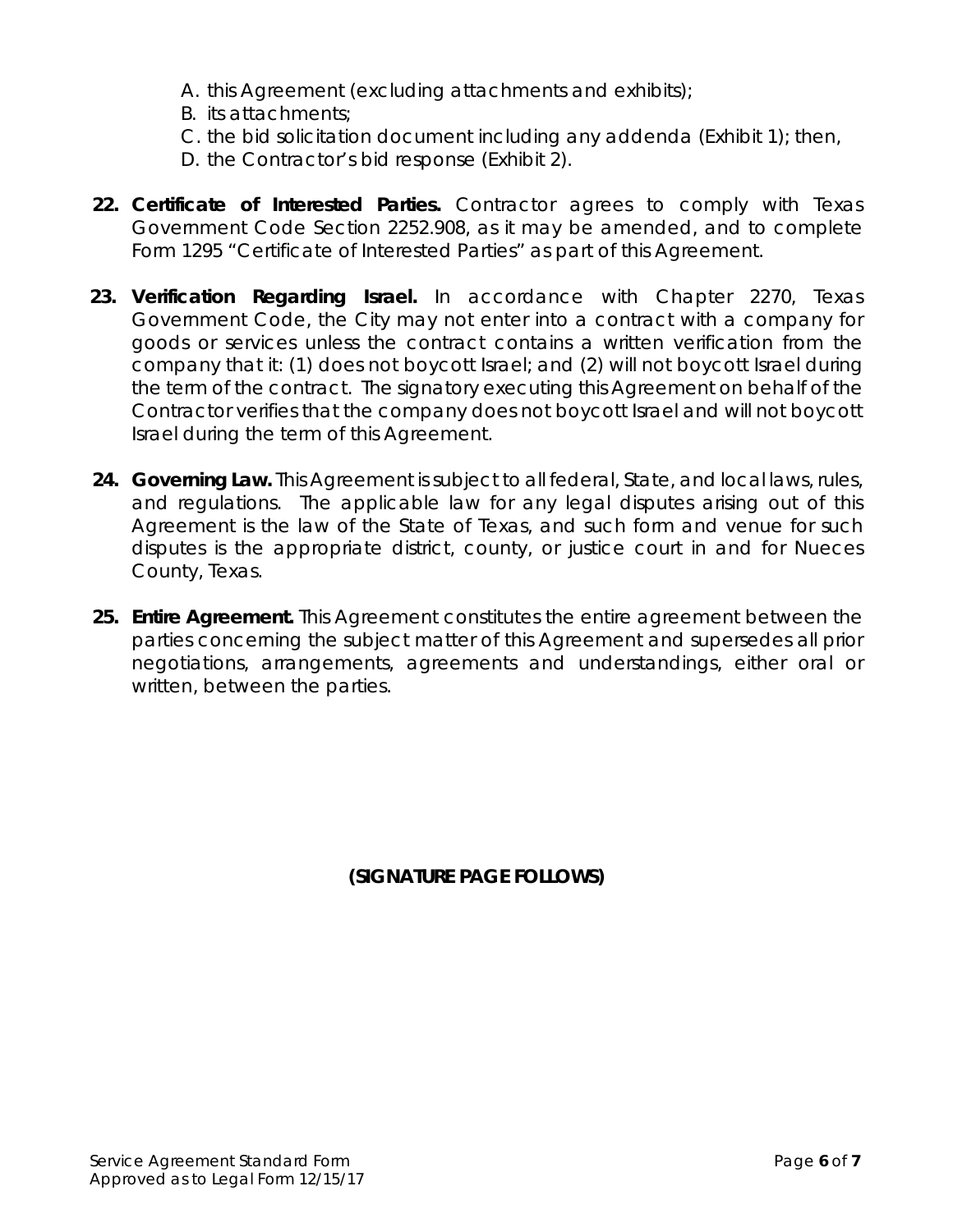### **CONTRACTOR**

Signature: Printed Name: U. Calvin Miller Title: Chief Financial Officer Date: June 25, 2018 **CITY OF CORPUS CHRISTI**

Signature:

Printed Name: We have a state of the state of the state of the state of the state of the state of the state of the state of the state of the state of the state of the state of the state of the state of the state of the sta

Title: **The Community of the Community of the Community** of the Community of the Community of the Community of the Community of the Community of the Community of the Community of the Community of the Community of the Commu

Date: **Date: Date: Date: Date: Date: Date: Date: Date: Date: Date: Date: Date: Date: Date: Date: Date: Date: Date: Date: Date: Date: Date: Date: Date: Date: Date: Date:**

## **Attached and Incorporated by Reference:**

Attachment A: Scope of Work Attachment B: Bid/Pricing Schedule Attachment C: Insurance and Bond Requirements Attachment D: Warranty Requirements

## **Incorporated by Reference Only:**

Exhibit 1: RFB/RFP No. N/A Exhibit 2: Contractor's Bid/Proposal Response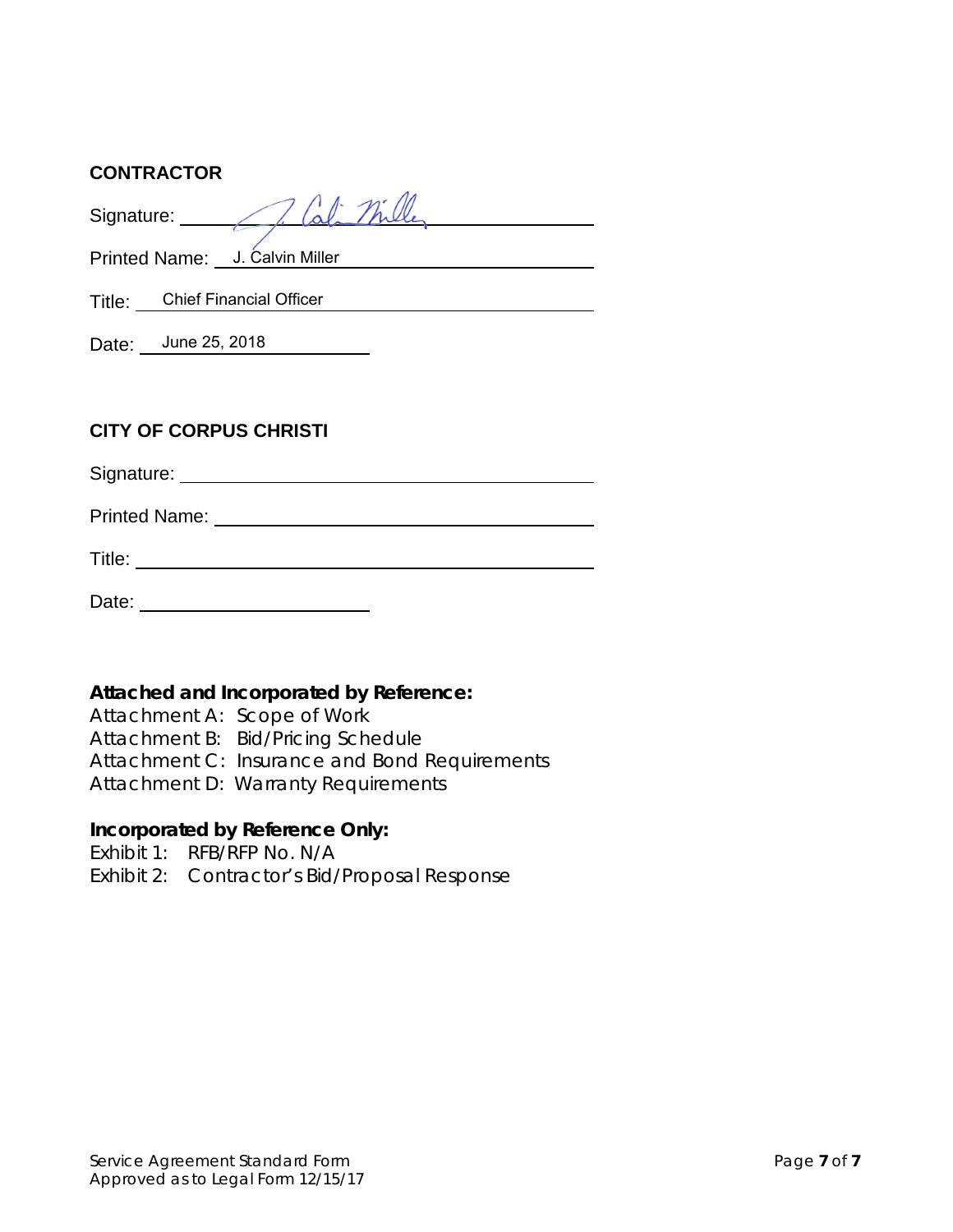# **Attachment A: Scope of Work**

### **1. General Requirements/Background Information**

The Contractor shall provide materials, shipping and installation of museum quality artifact storage cabinets at the Corpus Christi Museum of Science and History.

All artifact storage cabinets are to be built to support the special needs of Natural History museum collections. The collection includes Entomology, Geology, Paleontology, Botany, Marie Biology, Mammalogy, Ornithology, Herpetology, and Malacology. Several collections include wet specimens in assorted sized jars, including herpetology, marine biology, and malacology; several collections also include oversized specimens of significant weight, including paleontology and geology.

All cabinets should be designed for long-term museum artifact storage, including proper sealing and air flow for protection from light, dust, off-gassing, moisture/water, insects, and other damaging environmental threats. With the exception of Cornell Entomology drawers (which should included the necessary foam), all cabinet parts should be finished metal. No raw or processed woods should be present.

Metals should be non-off-gassing powder-coated paint. All cabinets should have latching/lock systems to encourage correct air exchange and provide security. Cabinets should be flexible and able to accept a variety of drawer depths, based on size of collections. They should be easy to level on uneven floors, and designed to be protected from overhead sprinkler deployment.

### **2. Scope of Work**

The scope sets forth the minimum requirements for the replacement of the natural history museum cabinets located at the Corpus Christi Museum of Science and History located at 1900 N. Chaparral Street, Corpus Christi, Texas 78401. The cabinet specifications are listed below:

- A. Entomology Cabinet, 43-15/16" Wide x 20-3/8" Deep x84" High, Double Steel Doors, Recessed Handles, and Lock. (48) Drawer Capacity Cornell Style
- B. Cornell Entomology Drawers, Pine, Hardboard Bottom
- C. Wet Storage Museum Cabinet, 39-15/32" Wide x 16-17/32" Deep x 84" High, Double Steel Doors, Recessed Handles, Lock, Shall Include six Heavy-Duty Adjustable Shelves.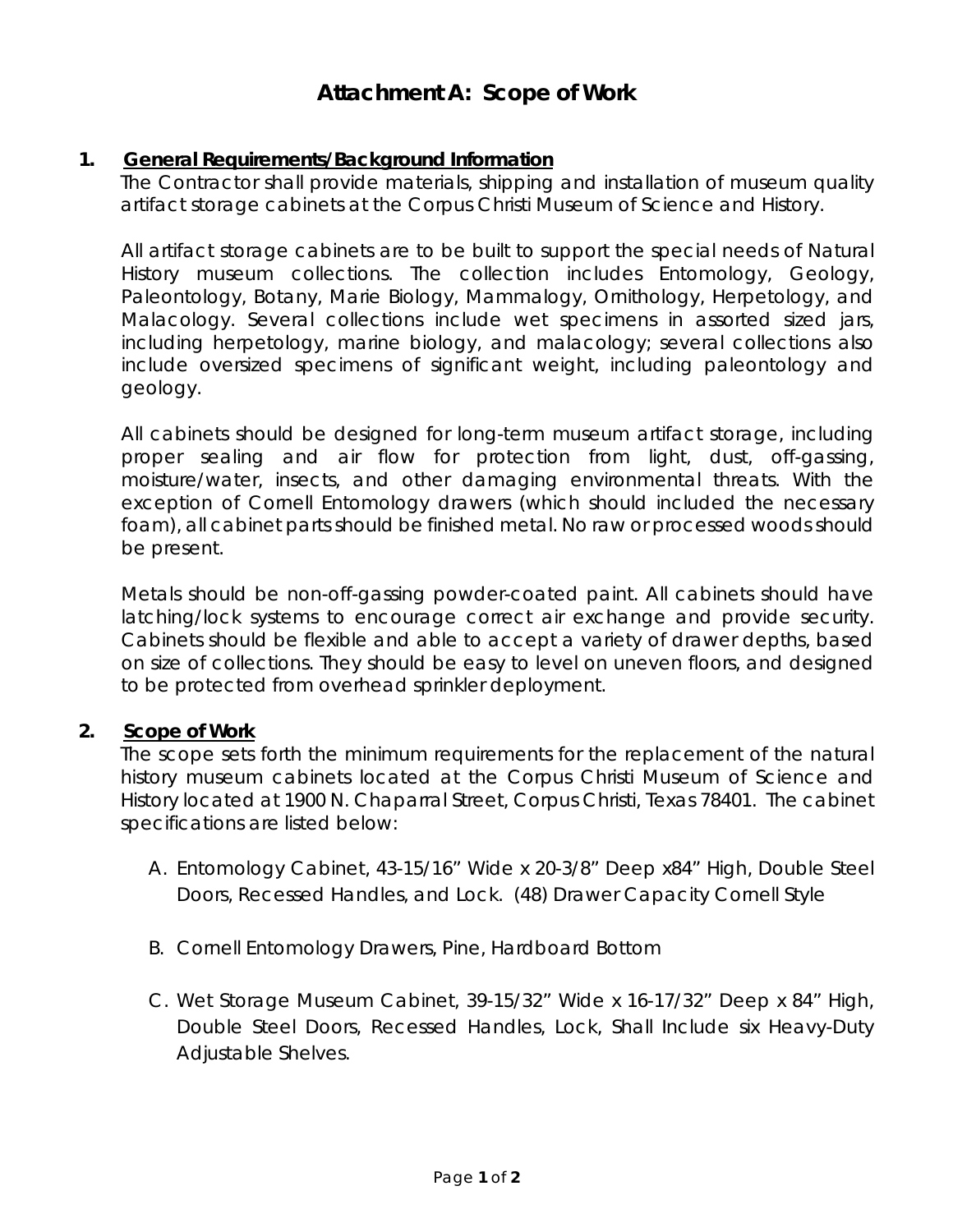- D. Museum Cabinet, 39-15/32" Wide x 22-17/32" Deep x 84" High, Double Steel Doors, Recessed Handles, Lock, Shall Include six Heavy-Duty Adjustable **Shelves**
- E. Geology Cabinet, 20-1/4" Wide x 25-1/2" Deep x84" High, Single Steel Door, Recessed handle, Lock. (24) Drawer Capacity
- F. 2-3/4" Geology Drawer, ID: 16-1/4" Wide x 23-1/2" Deep x 2-3/4" High
- G. Geology Cabinet, 20-1/4" Wide x 25-1/2" Deep x 84" High, Single Steel Door, Recessed Handle, Lock. (24) Drawer Capacity
- H. Double wide full weight cabinets, 43-15/16" wide x 20 3/8" deep x 84" high.
- I. Metal sliding drawers to fill 14 cabinets, 19" wide x 16.2" deep x 3" tall.

### **3. Special Instructions**

The Contractor shall be responsible for all aspects of the turnkey project to include but shall not limited to:

- A. Shipping and coordination of inside delivery
- B. Unpacking cabinets
- C. Installation of cabinets by a certified technician or technicians

D.Complete clean up and removal of debris after project completion

## **4. Contractor Quality Control and Superintendence**

The Contractor shall establish and maintain a complete Quality Control Program that is acceptable to the Contract Administrator to assure that the requirements of the Contract are provided as specified. The Contractor will also provide supervision of the work to insure it complies with the contract requirements.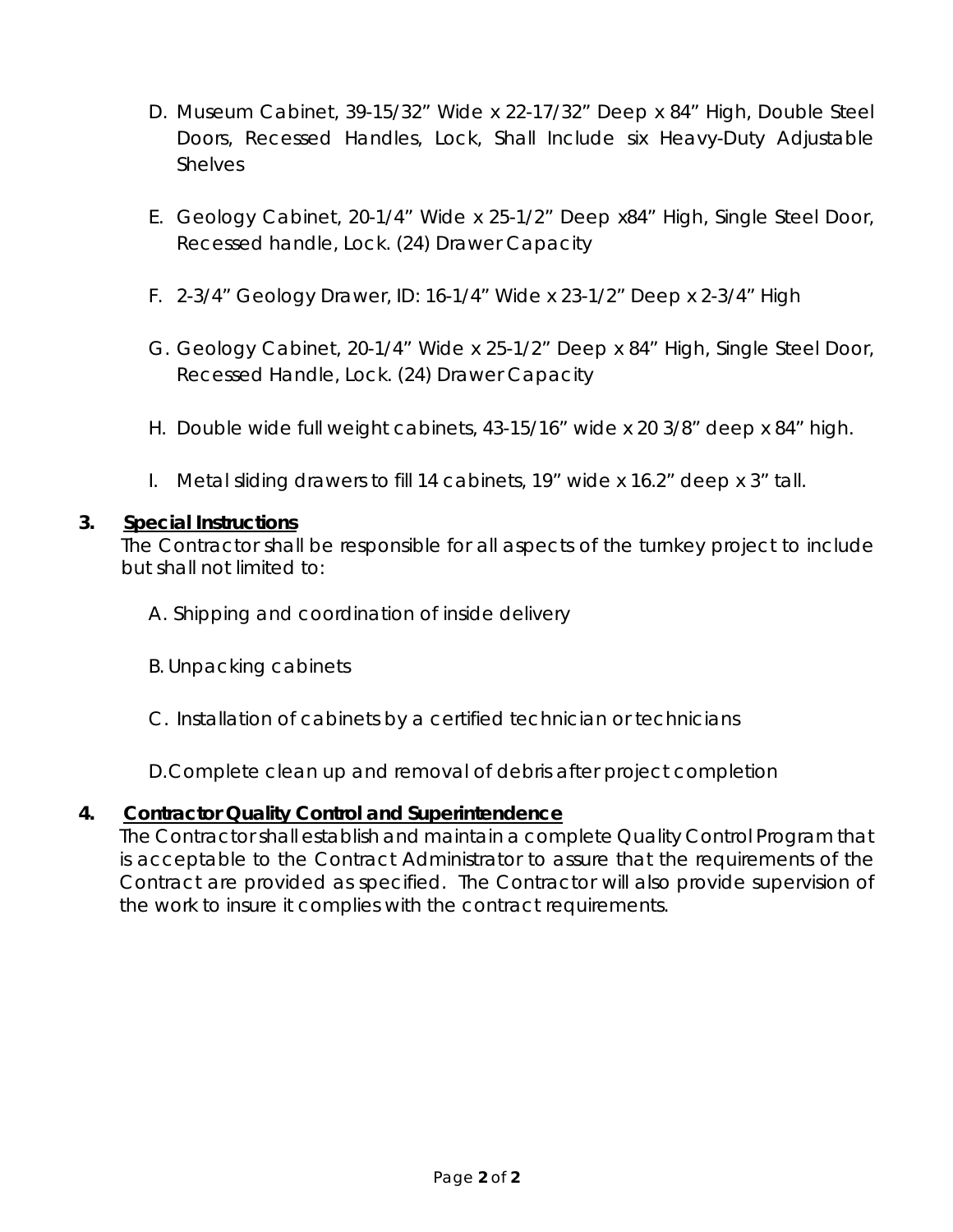

# SOUTHWESTS OLUTIONSGROUP

business organization systems

| <b>PROPOSAL PAGE</b>                                       |                               |  |
|------------------------------------------------------------|-------------------------------|--|
| Jillian Becquet                                            | Date: June 12, 2018           |  |
| Corpus Christi Museum of Science and History               | Proposal #: 71918 Pro 1 rev 1 |  |
| <b>Collections Manager and Registrar</b>                   | Terms. 50/40/10               |  |
| 1900 N. Chaparrel St.                                      | F.O.B. Destination            |  |
| Corpus Christi, Texas 78401                                | Delivery: 6-8 Weeks ARO       |  |
| <b>Project Title: Replacement Museum Cabinets per area</b> |                               |  |

#### **71918: Area One Cabinets**

Quantity 5: Entomology Cabinet, 43-15/16" Wide x 20-3/8" Deep x 84" High, Double Steel Doors, Recessed Handles, Lock. (48) Drawer Capacity [Cornell Style]. \*Drawers not included in cabinet price

Quantity 1: Wet Storage Museum Cabinet, 39-15/32" Wide x 16-17/32" Deep x 84" High, Double Steel Doors, Recessed Handle, Lock, Includes (6) Heavy-Duty Adjustable Shelves

#### **71918: Area One Drawers:**

Quantity 240 wood: Cornell Entomology Drawers, pine, hardboard bottom

| Total Investment Area 1 Cabinets $-$ (QTY of 6)                      | \$28,842.00 |
|----------------------------------------------------------------------|-------------|
| Total Investment Area 1 Drawers (QTY of 240) for Entomology Cabinets | \$19,849.00 |

#### **71918: Area Two Cabinets**

Quantity 2: Museum Cabinet, 39-15/32" Wide x 22-17/32" Deep x 84" High, Double Steel Doors, Recessed Handles, Lock. Includes (6) Heavy-Duty Adjustable Shelves

Quantity 1: Geology Cabinet, 20-1/4" Wide x 25-1/2" Deep x 84" High, Single Steel Door, Recessed Handle, Lock, (24) Drawer Capacity. \*Drawers not included in cabinet price

#### **71918: Area Two Drawers:**

Quantity 24 metal: 2-3/4" Geology Drawer, ID: 16-1/4" Wide x 23-1/2" Deep x 2-3/4" High, \*Drawers are 'Free Release' and have no stops.

**Total Investment Area 2 Cabinets (QTY of 3) \$ 11,313.00 Total Investment Area 2 Drawers for Geology Cabinets (QTY of 24) \$ 2,112.00**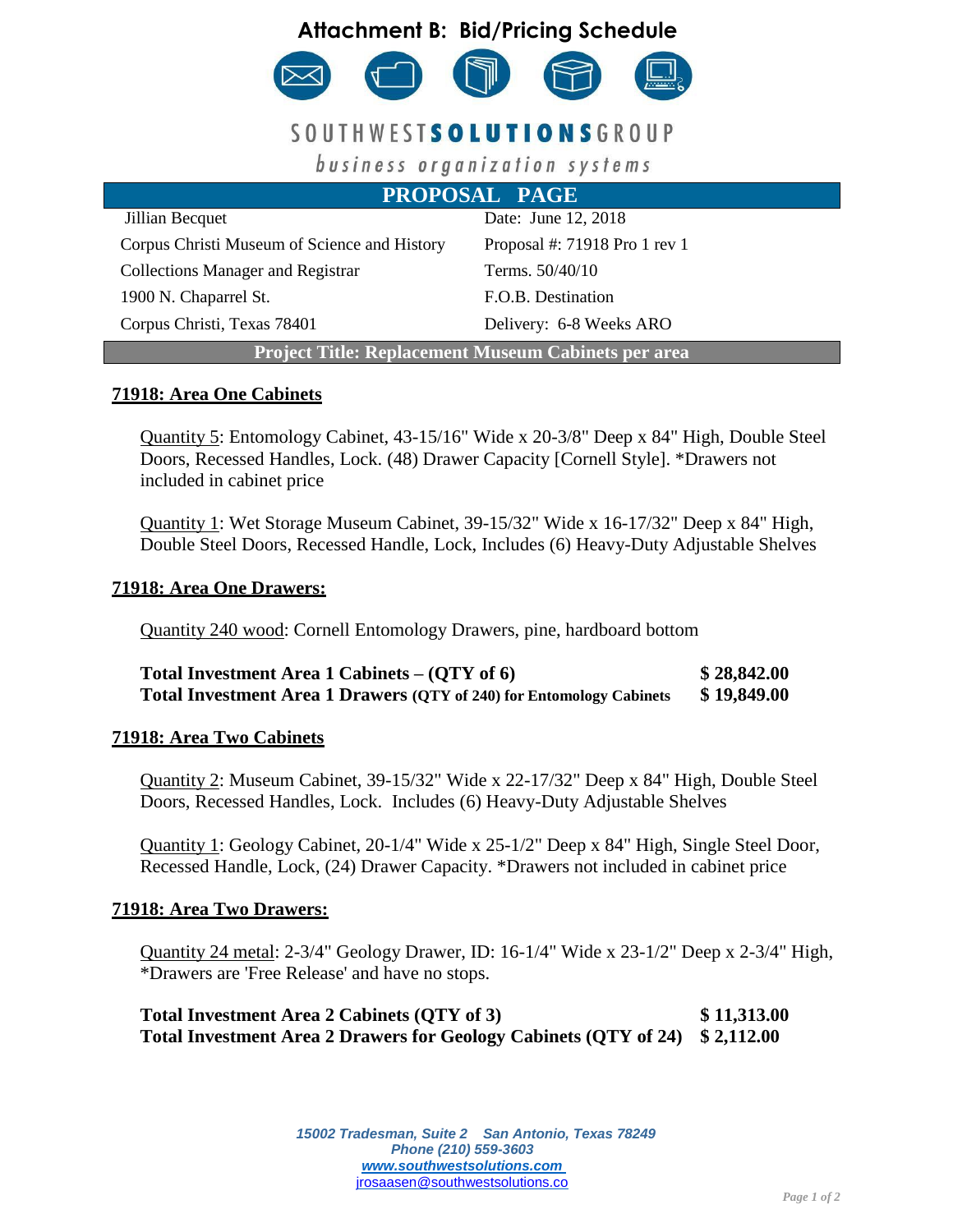#### **71918: Area Three Cabinets**

Quantity 4: Geology Cabinet, 20-1/4" Wide x 25-1/2" Deep x 84" High, Single Steel Door, Recessed Handle, Lock, (24) Drawer Capacity. \*Drawers not included in cabinet price

#### **71918: Area Three Drawers**

Quantity 96 Metal : 2-3/4" Geology Drawer, ID: 16-1/4" Wide x 23-1/2" Deep x 2-3/4" High, \*Drawers are 'Free Release' and have no stops.

| Total Investment Area 2 Cabinets (QTY of 4)                                 | \$11,151.00 |
|-----------------------------------------------------------------------------|-------------|
| Total Investment Area 2 Drawers for Geology Cabinets (QTY of 96) \$8,448.00 |             |

| 71918: Area Four Cabinets<br>14 double wide full height cabinets | \$80,759.00 |
|------------------------------------------------------------------|-------------|
| <b>71918: Area Four Drawers</b><br>672 drawers Metal             | \$55,825.00 |

#### **Total cost for all material delivered and installed \$218,299.00**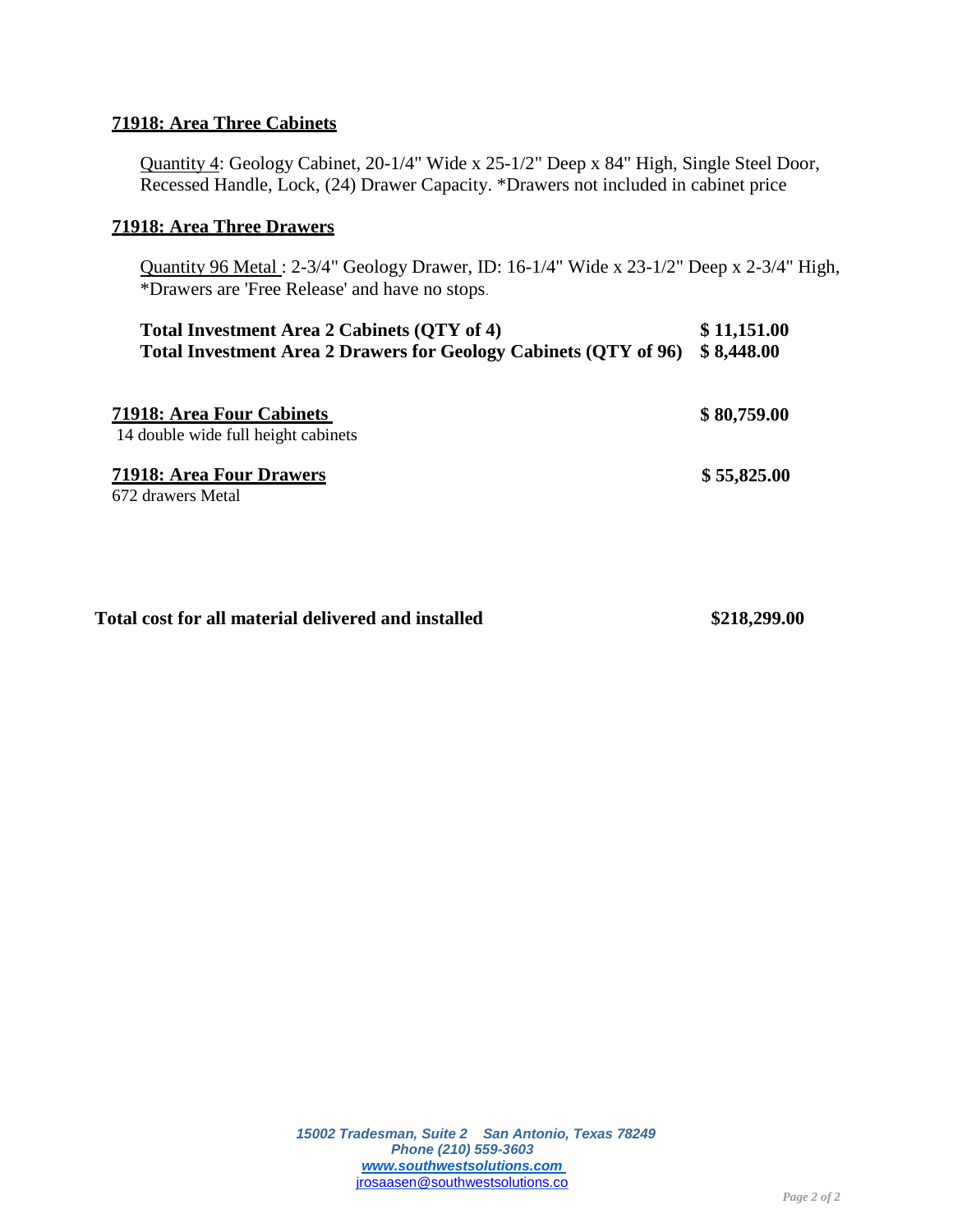## **V. INVESTMENT DETAILS**

Your investment includes all necessary design services, engineering, manufacturing, packaging, freight, inside delivery, unpackaging, installation by factory certified technicians, cleanup of area, removal of all debris, warranty, and everything necessary for a successful and complete installation.

✓ Per Contract, **Purchase Orders** are to be emailed to: [jrosaasen@ssgtx.com](mailto:jrosaasen@ssgtx.com)

**Southwest Solutions Group 15002 Tradesman Drive Suite 200 San Antonio, Texas 78249 Phone 210-559-3603 Attn: Jeff Rosaasen**

**Southwest Solutions Group** D & B: 17-190-9963 Federal Tax ID: 75-2703228

By: Jim Smith Jeff Rosaasen Approved by:

Date: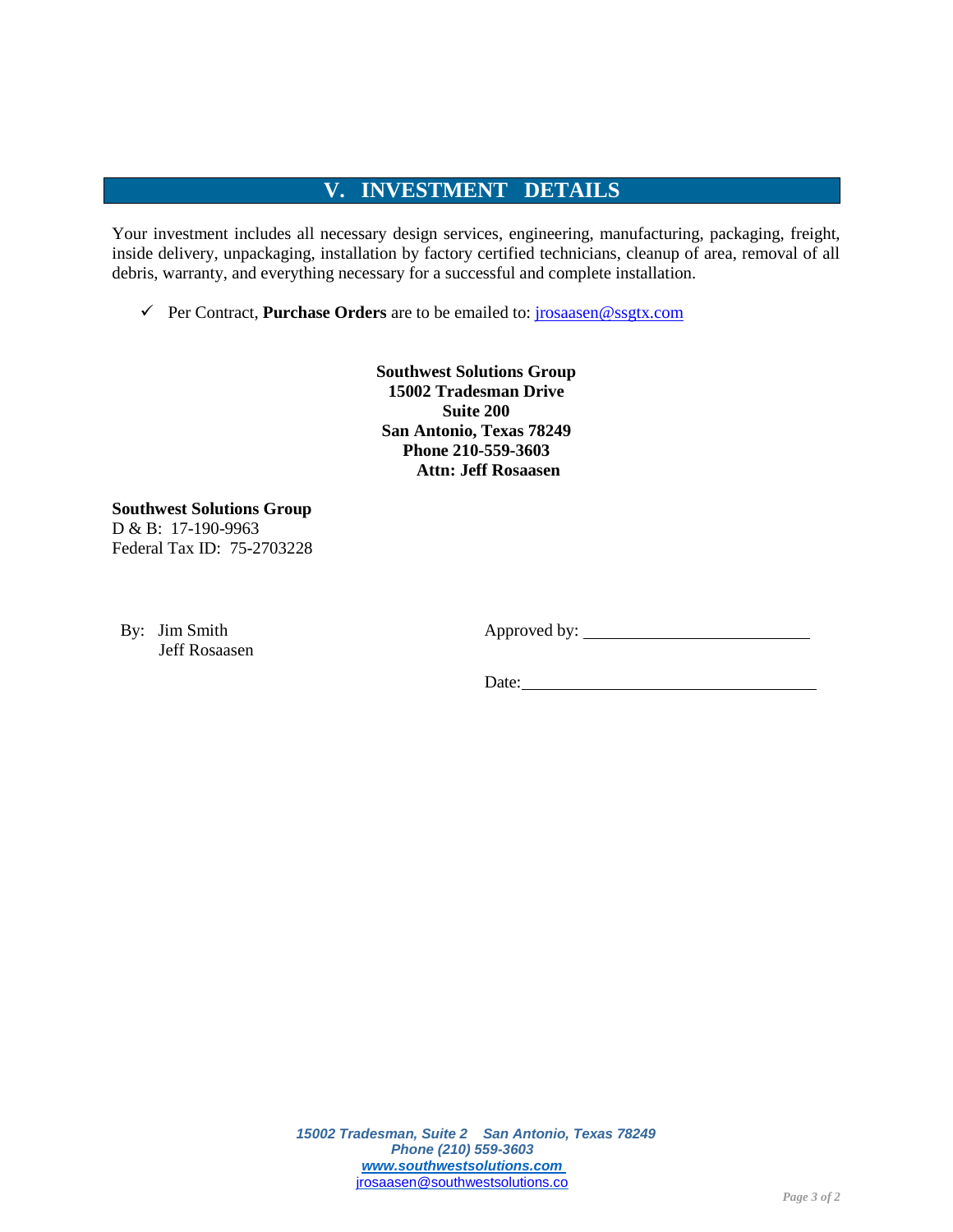## **INSURANCE REQUIREMENTS**

## I. CONTRACTOR'S LIABILITY INSURANCE

- A. Contractor must not commence work under this contract until all insurance required has been obtained and such insurance has been approved by the City. Contractor must not allow any subcontractor, to commence work until all similar insurance required of any subcontractor has been obtained.
- B. Contractor must furnish to the City's Risk Manager and Contract Administrator one (1) copy of Certificates of Insurance with applicable policy endorsements showing the following minimum coverage by an insurance company(s) acceptable to the City's Risk Manager. The City must be listed as an additional insured on the General liability and Auto Liability policies **by endorsement**, and a waiver of subrogation **endorsement** is required on all applicable policies. **Endorsements** must be provided with Certificate of Insurance. Project name and/or number must be listed in Description Box of Certificate of Insurance.

| <b>TYPE OF INSURANCE</b>                            | <b>MINIMUM</b><br><b>INSURANCE</b> |
|-----------------------------------------------------|------------------------------------|
|                                                     | <b>COVERAGE</b>                    |
| advance written notice<br>of <sub>l</sub><br>30-day | Bodily Injury and<br>Property      |
| cancellation,<br>non-renewal,<br>material           | Damage                             |
| change or termination required on all               | Per occurrence - aggregate         |
| certificates and policies.                          |                                    |
| <b>COMMERCIAL GENERAL LIABILITY including:</b>      | \$1,000,000 Per Occurrence         |
| <b>Commercial Broad Form</b><br>$1_{.}$             | \$1,000,000 Aggregate              |
| 2.<br>Premises - Operations                         |                                    |
| 3.<br>Products/Completed Operations                 |                                    |
| 4.<br>Contractual Liability                         |                                    |
| 5.<br>Independent Contractors                       |                                    |
| Personal Injury-Advertising Injury<br>6.            |                                    |
|                                                     |                                    |
| AUTO LIABILITY (including)                          | \$1,000,000 Combined<br>Single     |
| 1. Owned                                            | Limit                              |
| 2. Hired and Non-Owned                              |                                    |
| 3. Rented/Leased                                    |                                    |
| <b>WORKERS'S COMPENSATION</b>                       | Statutory and complies with        |
| (All States Endorsement if Company is not           | Part II of this Attachment.        |
| domiciled in Texas)                                 |                                    |
|                                                     |                                    |
| <b>Employer's Liability</b>                         | \$500,000/\$500,000/\$500,000      |
|                                                     |                                    |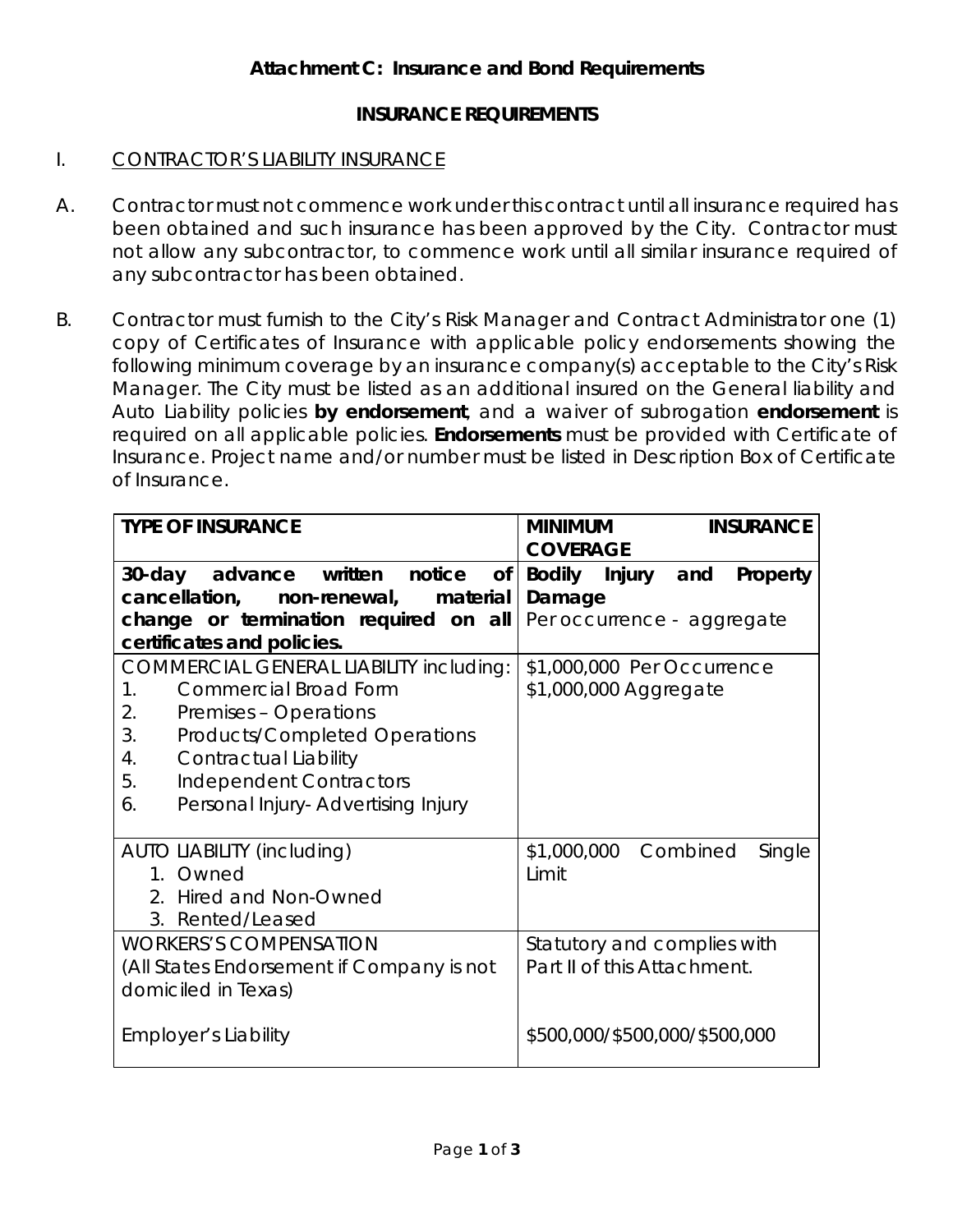C. In the event of accidents of any kind related to this contract, Contractor must furnish the Risk Manager with copies of all reports of any accidents within 10 days of the accident.

## II. ADDITIONAL REQUIREMENTS

- A. Applicable for paid employees, Contractor must obtain workers' compensation coverage through a licensed insurance company. The coverage must be written on a policy and endorsements approved by the Texas Department of Insurance. The workers' compensation coverage provided must be in statutory amounts according to the Texas Department of Insurance, Division of Workers' Compensation. An All States Endorsement shall be required if Contractor is not domiciled in the State of Texas.
- B. Contractor shall obtain and maintain in full force and effect for the duration of this Contract, and any extension hereof, at Contractor's sole expense, insurance coverage written on an occurrence basis by companies authorized and admitted to do business in the State of Texas and with an A.M. Best's rating of no less than A- VII.
- C. Contractor shall be required to submit renewal certificates of insurance throughout the term of this contract and any extensions within 10 days of the policy expiration dates. All notices under this Exhibit shall be given to City at the following address:

City of Corpus Christi Attn: Risk Manager P.O. Box 9277 Corpus Christi, TX 78469-9277

- **D. Contractor agrees that, with respect to the above required insurance, all insurance policies are to contain or be endorsed to contain the following required provisions:**
	- List the City and its officers, officials, employees, and volunteers, as additional insureds by endorsement with regard to operations, completed operations, and activities of or on behalf of the named insured performed under contract with the City, with the exception of the workers' compensation policy;
	- Provide for an endorsement that the "other insurance" clause shall not apply to the City of Corpus Christi where the City is an additional insured shown on the policy;
	- Workers' compensation and employers' liability policies will provide a waiver of subrogation in favor of the City; and
	- Provide thirty (30) calendar days advance written notice directly to City of any, cancellation, non-renewal, material change or termination in coverage and not less than ten (10) calendar days advance written notice for nonpayment of premium.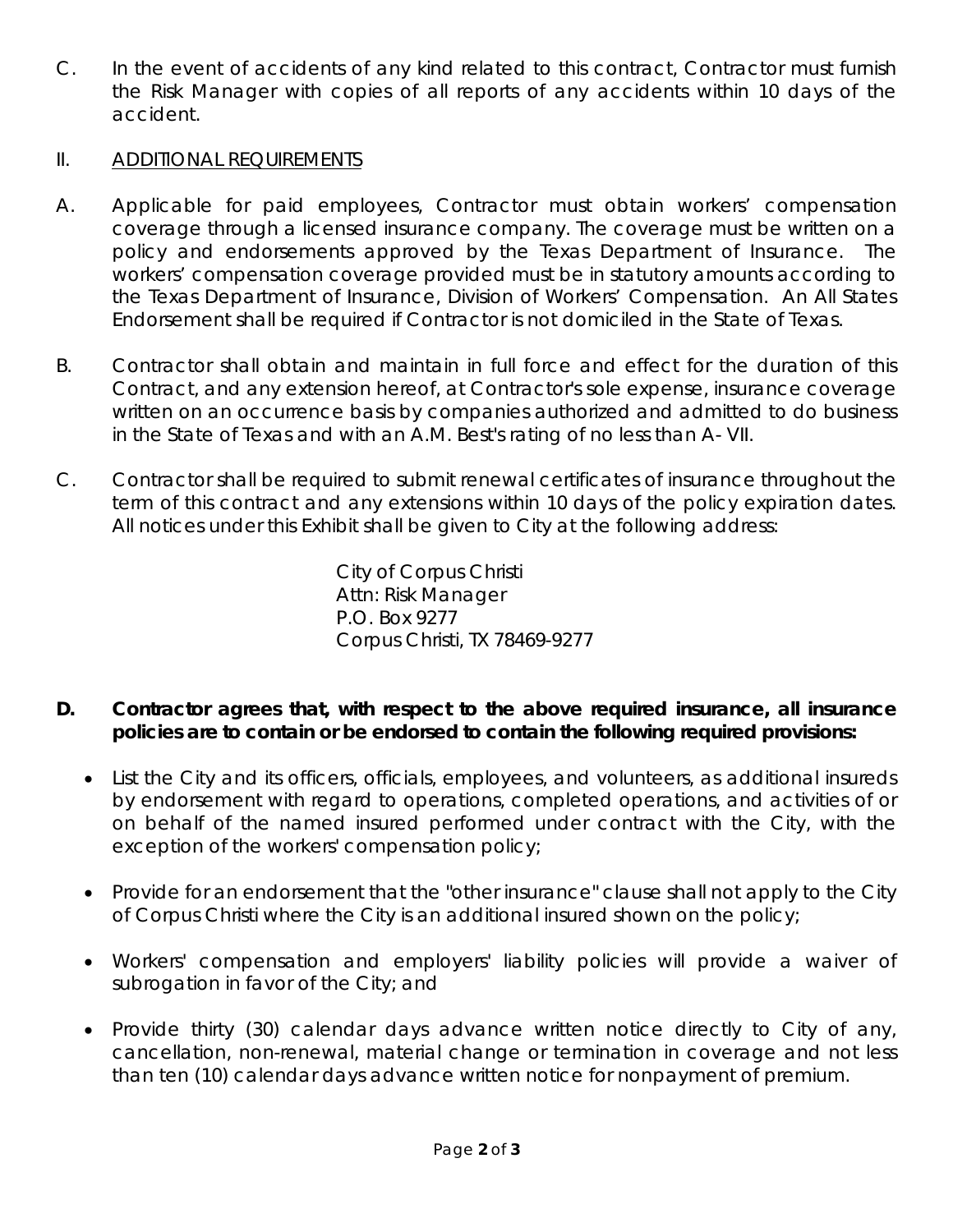- E. Within five (5) calendar days of a cancellation, non-renewal, material change or termination of coverage, Contractor shall provide a replacement Certificate of Insurance and applicable endorsements to City. City shall have the option to suspend Contractor's performance should there be a lapse in coverage at any time during this contract. Failure to provide and to maintain the required insurance shall constitute a material breach of this contract.
- F. In addition to any other remedies the City may have upon Contractor's failure to provide and maintain any insurance or policy endorsements to the extent and within the time herein required, the City shall have the right to order Contractor to stop work hereunder, and/or withhold any payment(s) which become due to Contractor hereunder until Contractor demonstrates compliance with the requirements hereof.
- G. Nothing herein contained shall be construed as limiting in any way the extent to which Contractor may be held responsible for payments of damages to persons or property resulting from Contractor's or its subcontractor's performance of the work covered under this contract.
- H. It is agreed that Contractor's insurance shall be deemed primary and non-contributory with respect to any insurance or self insurance carried by the City of Corpus Christi for liability arising out of operations under this contract.
- I. It is understood and agreed that the insurance required is in addition to and separate from any other obligation contained in this contract.

2018 Insurance Requirements Purchasing – Museum of Science and History Materials, Shipping and Installation of Museum Quality Artifact Storage Cabinets 05/16/2018 sw Risk Management Valid Through 12/31/2018

## **Bonds are not required for this service.**